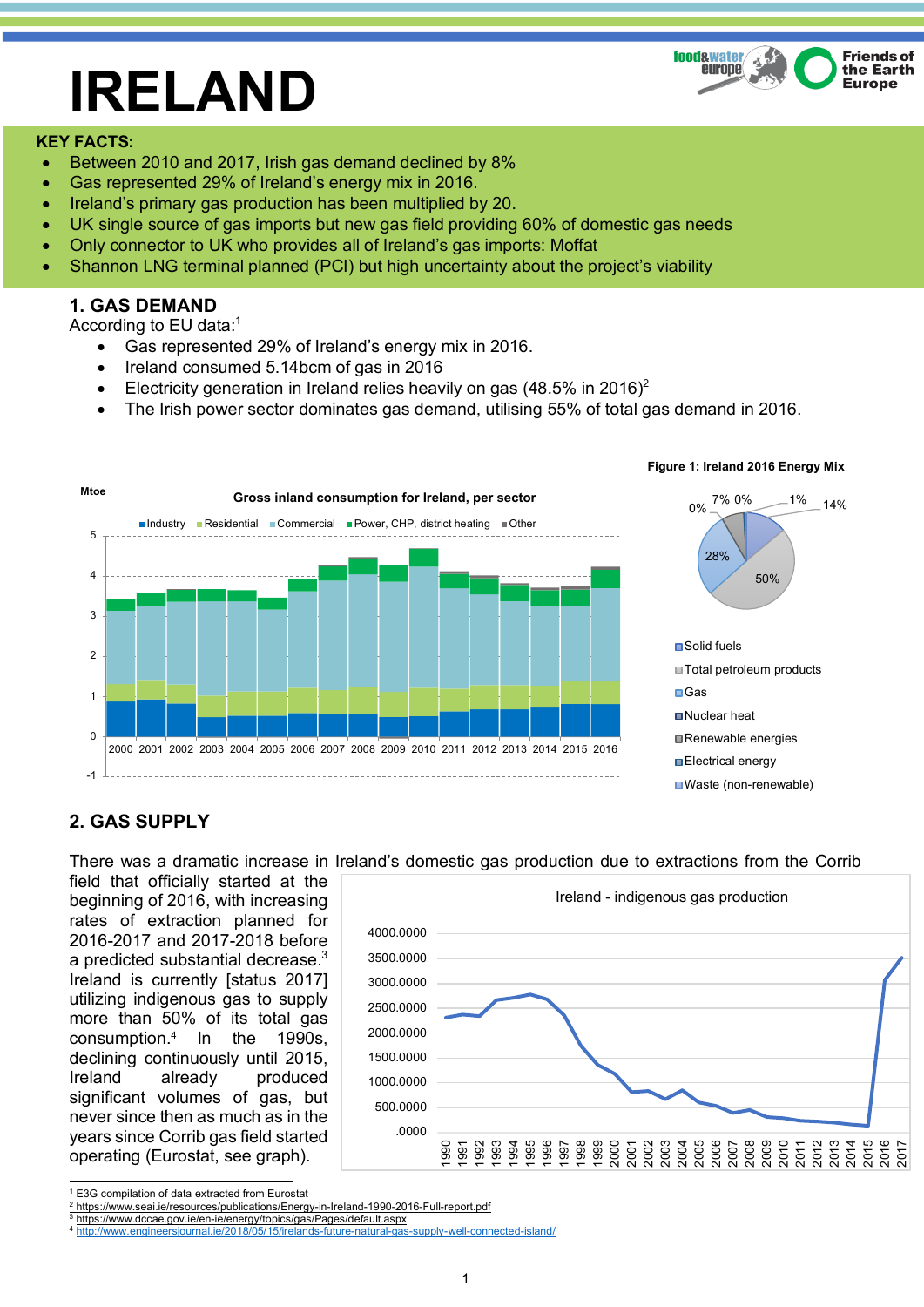In 2014, 96% of gas used in Ireland had to be imported. All of Ireland's fossil gas imports come from the UK who also started being a net importer of fossil gas in 2011 (see UK section).<sup>5</sup> However, gas import numbers are changing as a result of the new offshore field: the **Corrib gas field** is said to have the potential of meeting up to 60% of Ireland's gas needs for around 20 years (with sharply declining production expected). 6



External gas suppliers could be further diversified in the future if the **Shannon LNG terminal which has been part of all the PCI** lists so far [status July 2019] is built  $<sup>7</sup>$ </sup>

### **3. GAS INFRASTRUCTURE**

The Irish Transmission System Operator (TSO), Gas Networks Ireland (GNI), have

**three gas entry points, (1) Moffat**: connecting to the UK via two subsea interconnectors **(2) Inch**: connecting to Kinsale and Seven Heads gas fields and **(3) Corrib gas pipeline:** connecting to the Corrib gas field in the North (see map).<sup>8</sup>

The Moffat entry point is the only infrastructure connecting to the UK, Irelands biggest gas provider. The twin interconnectors composing this entry point can be utilised as a significant storage facility to provide backup to indigenous natural gas supplies.<sup>9</sup> Interconnector 1 has a capacity of 6bcm/y and Interconnector 2 has a capacity of 8bcm/y.10

Despite well-diversified gas suppliers, a transmission system able to meet declining gas demand, and a new gas field production able to provide 60% of domestic demand during a period of 10-20 years when the country should organize its almost complete decarbonisation, Ireland is planning new projects to further develop its gas infrastructure, including two import infrastructure projects, which received PCI status.<sup>11</sup>

### **Shannon LNG Terminal**

This proposed project will have a final maximum regasification capacity of up to 10bcm/ $v^{12}$  representing almost twice the volumes of gas Ireland consumes every year. However, a lack of clarity of the real size for the terminal's capacity remains. The current commissioning date envisaged is 2022. While the start of commercial operations were announced for beginning of 2018, the project has suffered many delays, due to several reasons. First there is a fear that imports of LNG through the Shannon terminal could render the gas interconnector with the UK a stranded asset, resulting in a



raise of gas prices for Irish consumers.<sup>13</sup> Similarly, the fact that Hess Corporation, the lead operator of the Shannon LNG consortium, decided at the end of 2015 to pull out of the project (despite a €63 million investment) because of the "*plunging global prices for LNG*".14 It should also be said that recent presentations of the project<sup>15</sup> have shown that the terminal could be used to import shale gas from the US

<sup>10</sup> https://www.iea.org/media/freepublications/security/EnergySupplySecurity2014\_Ireland.pdf

<sup>5</sup> https://www.seai.ie/Publications/Statistics\_Publications/Energy\_Security\_in\_Ireland/Energy-Security-in-Ireland-2015.pdf

<sup>6</sup> http://www.irishtimes.com/news/ireland/irish-news/natural-gas-begins-flowing-from-controversial-corrib-field-1.2480577 <sup>7</sup> http://www.europarl.europa.eu/sides/getAllAnswers.do?reference=E-2015-015139&language=EN

<sup>8</sup> https://circabc.europa.eu/webdav/CircaBC/Energy/13%20Regional%20Meetings/Library/2019%20May%207-8%20RGs%20meetings%20gas/\_NSI%20West.pdf <sup>9</sup> https://circabc.europa.eu/webdav/CircaBC/Energy/13%20Regional%20Meetings/Library/2019%20May%207-8%20RGs%20meetings%20gas/\_NSI%20West.pdf

<sup>11</sup> http://ec.europa.eu/energy/infrastructure/transparency\_platform/map-viewer/<br>12 https://ec.europa.eu/energy/infrastructure/transparency\_platform/map-viewer/

https://ec.europa.eu/energy/sites/ener/files/documents/pci\_5\_3\_en\_2017.pdf

<sup>13</sup> http://www.irishexaminer.com/ireland/kfqlgbeymhql/rss2/

<sup>14</sup> http://www.irishexaminer.com/business/mid-west-could-lose-out-on-1bn-gas-terminal-in-shannon-estuary-if-lng-not-sold-365396.html

<sup>15</sup> https://cloud.foeeurope.org/index.php/s/1v1lsApWXwpHTEZ